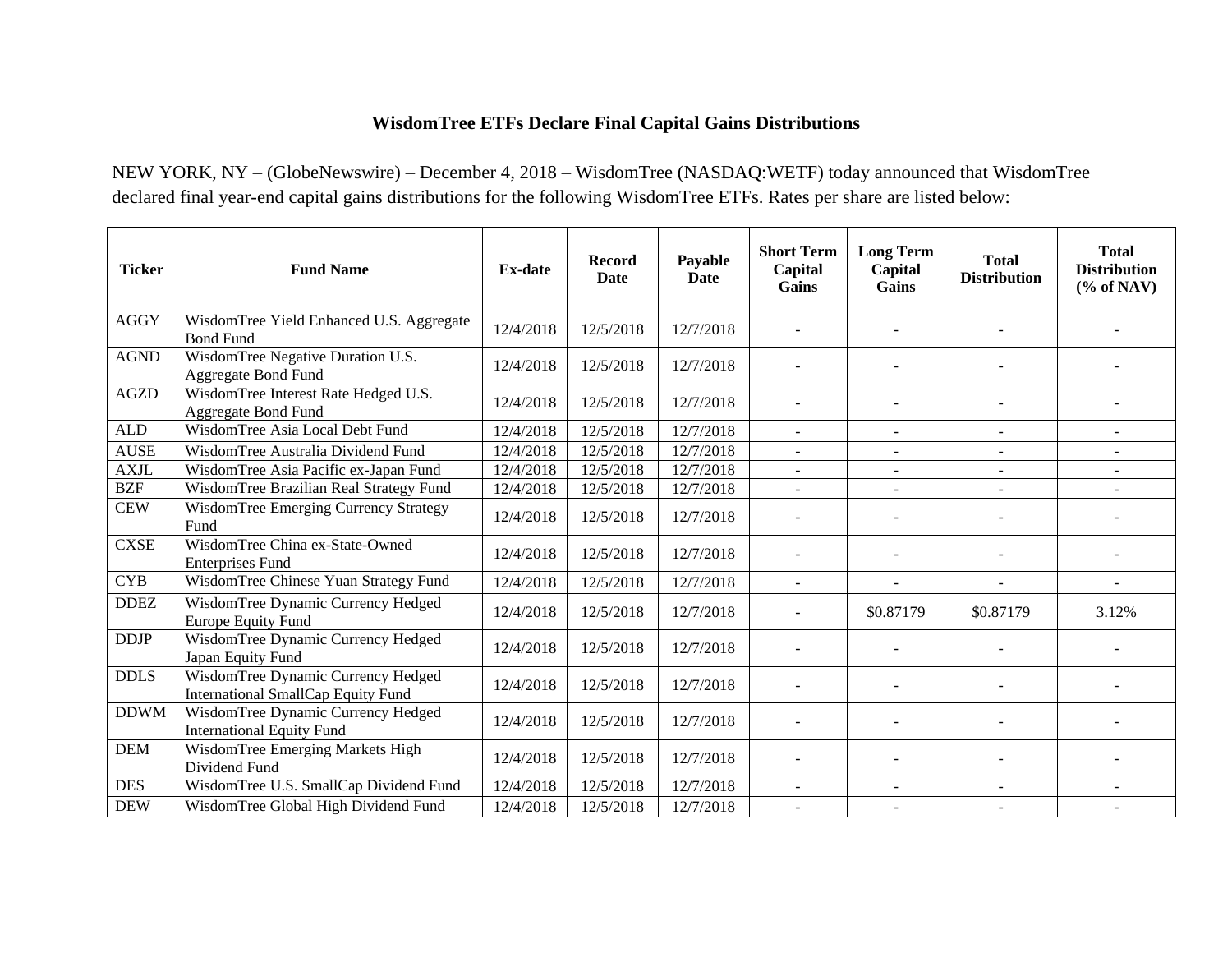| <b>DFE</b>                  | WisdomTree Europe SmallCap Dividend<br>Fund                                      | 12/4/2018 | 12/5/2018 | 12/7/2018 |                          |                          |                          |                |
|-----------------------------|----------------------------------------------------------------------------------|-----------|-----------|-----------|--------------------------|--------------------------|--------------------------|----------------|
| $\ensuremath{\mathsf{DFJ}}$ | WisdomTree Japan SmallCap Dividend Fund                                          | 12/4/2018 | 12/5/2018 | 12/7/2018 | $\equiv$                 | $\blacksquare$           | $\sim$                   |                |
| <b>DGRE</b>                 | <b>WisdomTree Emerging Markets Quality</b><br>Dividend Growth Fund               | 12/4/2018 | 12/5/2018 | 12/7/2018 | $\overline{a}$           |                          |                          |                |
| <b>DGRS</b>                 | WisdomTree U.S. SmallCap Quality<br>Dividend Growth Fund                         | 12/4/2018 | 12/5/2018 | 12/7/2018 | $\overline{a}$           |                          |                          |                |
| <b>DGRW</b>                 | WisdomTree U.S. Quality Dividend Growth<br>Fund                                  | 12/4/2018 | 12/5/2018 | 12/7/2018 |                          | \$0.02745                | \$0.02745                | 0.06%          |
| <b>DGS</b>                  | WisdomTree Emerging Markets SmallCap<br>Dividend Fund                            | 12/4/2018 | 12/5/2018 | 12/7/2018 | $\overline{a}$           |                          |                          |                |
| <b>DHDG</b>                 | WisdomTree Dynamic Currency Hedged<br>International Quality Dividend Growth Fund | 12/4/2018 | 12/5/2018 | 12/7/2018 | \$0.32007                | \$0.61029                | \$0.93036                | 4.06%          |
| <b>DHS</b>                  | WisdomTree U.S. High Dividend Fund                                               | 12/4/2018 | 12/5/2018 | 12/7/2018 | $\blacksquare$           | $\blacksquare$           | $\overline{\phantom{a}}$ | $\blacksquare$ |
| <b>DIM</b>                  | WisdomTree International MidCap Dividend<br>Fund                                 | 12/4/2018 | 12/5/2018 | 12/7/2018 | $\blacksquare$           | $\sim$                   |                          |                |
| <b>DLN</b>                  | WisdomTree U.S. LargeCap Dividend Fund                                           | 12/4/2018 | 12/5/2018 | 12/7/2018 | $\blacksquare$           | $\blacksquare$           | $\blacksquare$           | $\blacksquare$ |
| <b>DLS</b>                  | WisdomTree International SmallCap<br>Dividend Fund                               | 12/4/2018 | 12/5/2018 | 12/7/2018 | $\overline{\phantom{a}}$ |                          |                          |                |
| <b>DNL</b>                  | WisdomTree Global ex-U.S. Quality<br>Dividend Growth Fund                        | 12/4/2018 | 12/5/2018 | 12/7/2018 | $\overline{a}$           |                          |                          |                |
| <b>DOL</b>                  | WisdomTree International LargeCap<br>Dividend Fund                               | 12/4/2018 | 12/5/2018 | 12/7/2018 | $\overline{\phantom{a}}$ |                          |                          |                |
| <b>DON</b>                  | WisdomTree U.S. MidCap Dividend Fund                                             | 12/4/2018 | 12/5/2018 | 12/7/2018 | $\sim$                   |                          |                          |                |
| DOO                         | WisdomTree International Dividend ex-<br>Financials Fund                         | 12/4/2018 | 12/5/2018 | 12/7/2018 | $\blacksquare$           |                          |                          |                |
| <b>DRW</b>                  | WisdomTree Global ex-U.S. Real Estate Fund                                       | 12/4/2018 | 12/5/2018 | 12/7/2018 | $\omega$                 | $\sim$                   | $\blacksquare$           |                |
| <b>DTD</b>                  | WisdomTree U.S. Total Dividend Fund                                              | 12/4/2018 | 12/5/2018 | 12/7/2018 | $\mathbf{r}$             | $\sim$                   | $\sim$                   | $\sim$         |
| <b>DTH</b>                  | WisdomTree International High Dividend<br>Fund                                   | 12/4/2018 | 12/5/2018 | 12/7/2018 | $\overline{a}$           |                          |                          |                |
| <b>DTN</b>                  | WisdomTree U.S. Dividend ex-Financials<br>Fund                                   | 12/4/2018 | 12/5/2018 | 12/7/2018 | $\overline{a}$           | \$0.06028                | \$0.06028                | 0.07%          |
| <b>DVEM</b>                 | WisdomTree Emerging Markets Dividend<br>Fund                                     | 12/4/2018 | 12/5/2018 | 12/7/2018 |                          |                          |                          |                |
| <b>DWM</b>                  | WisdomTree International Equity Fund                                             | 12/4/2018 | 12/5/2018 | 12/7/2018 | $\omega$                 | $\omega$                 | $\equiv$                 | $\equiv$       |
| <b>DWMF</b>                 | WisdomTree International Multifactor Fund                                        | 12/4/2018 | 12/5/2018 | 12/7/2018 |                          |                          |                          |                |
| <b>DXGE</b>                 | WisdomTree Germany Hedged Equity Fund                                            | 12/4/2018 | 12/5/2018 | 12/7/2018 | $\blacksquare$           | $\overline{\phantom{a}}$ | $\blacksquare$           |                |
| <b>DXJ</b>                  | WisdomTree Japan Hedged Equity Fund                                              | 12/4/2018 | 12/5/2018 | 12/7/2018 | $\omega$                 |                          |                          |                |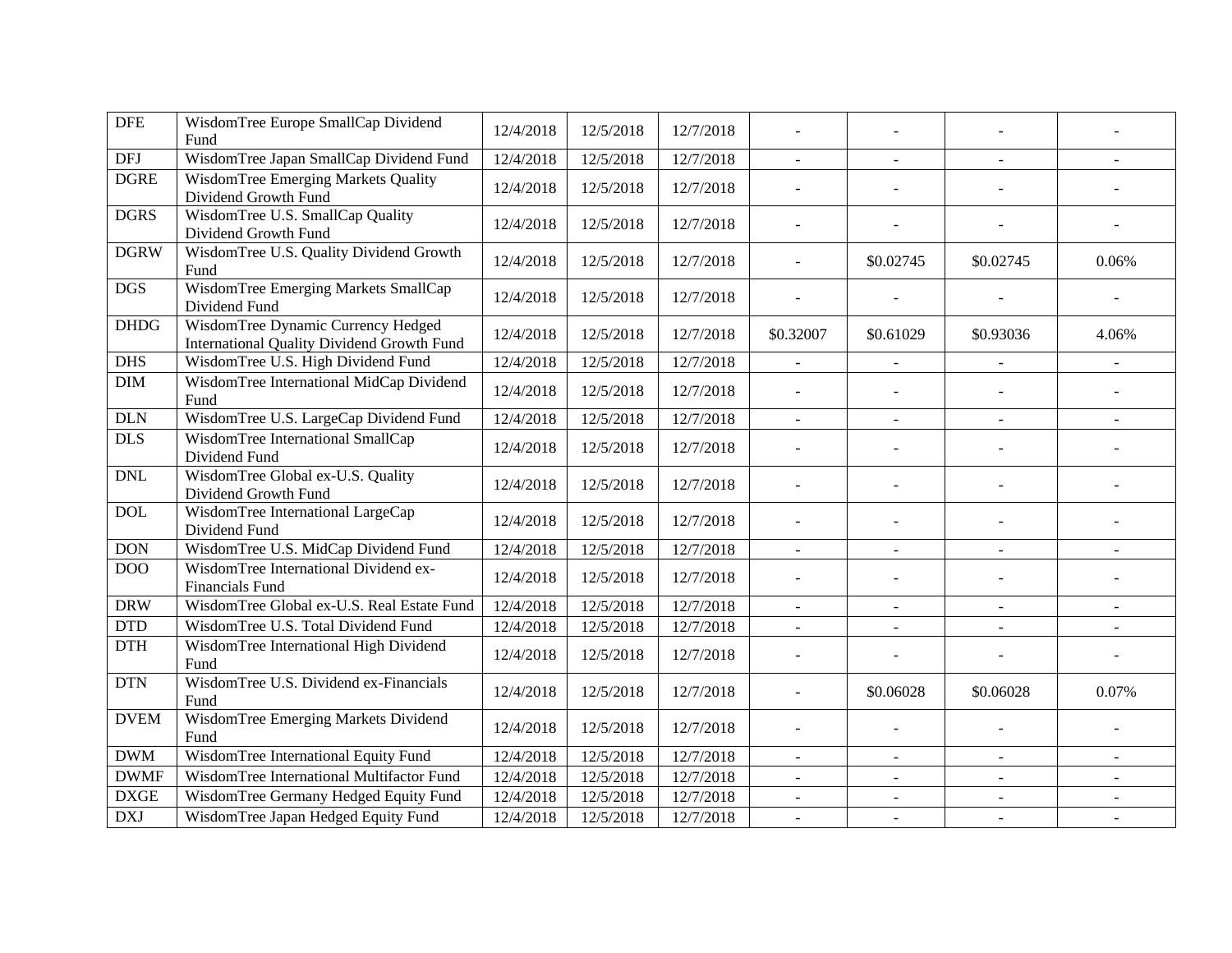| <b>DXJF</b>        | WisdomTree Japan Hedged Financials Fund                         | 12/4/2018 | 12/5/2018 | 12/7/2018 | $\omega$                 | $\blacksquare$ | $\blacksquare$           | $\blacksquare$ |
|--------------------|-----------------------------------------------------------------|-----------|-----------|-----------|--------------------------|----------------|--------------------------|----------------|
| <b>DXJS</b>        | WisdomTree Japan Hedged SmallCap Equity<br>Fund                 | 12/4/2018 | 12/5/2018 | 12/7/2018 |                          |                |                          |                |
| <b>DYB</b>         | WisdomTree Dynamic Bearish U.S. Equity<br>Fund                  | 12/4/2018 | 12/5/2018 | 12/7/2018 |                          |                |                          |                |
| <b>DYLS</b>        | WisdomTree Dynamic Long/Short U.S.<br><b>Equity Fund</b>        | 12/4/2018 | 12/5/2018 | 12/7/2018 | $\overline{\phantom{a}}$ |                |                          |                |
| <b>EES</b>         | WisdomTree U.S. SmallCap Earnings Fund                          | 12/4/2018 | 12/5/2018 | 12/7/2018 | $\omega$                 | $\sim$         | $\sim$                   |                |
| <b>EDOM</b>        | WisdomTree Europe Domestic Economy<br>Fund                      | 12/4/2018 | 12/5/2018 | 12/7/2018 |                          |                |                          |                |
| ${\hbox{\rm ELD}}$ | WisdomTree Emerging Markets Local Debt<br>Fund                  | 12/4/2018 | 12/5/2018 | 12/7/2018 | ÷,                       |                |                          |                |
| <b>EMCB</b>        | WisdomTree Emerging Markets Corporate<br><b>Bond Fund</b>       | 12/4/2018 | 12/5/2018 | 12/7/2018 |                          |                |                          |                |
| <b>EMCG</b>        | <b>WisdomTree Emerging Markets Consumer</b><br>Growth Fund      | 12/4/2018 | 12/5/2018 | 12/7/2018 | $\blacksquare$           |                |                          |                |
| <b>EMMF</b>        | WisdomTree Emerging Markets Multifactor<br>Fund                 | 12/4/2018 | 12/5/2018 | 12/7/2018 | $\sim$                   |                |                          |                |
| EPI                | WisdomTree India Earnings Fund                                  | 12/4/2018 | 12/5/2018 | 12/7/2018 | $\blacksquare$           | $\blacksquare$ | $\blacksquare$           | $\blacksquare$ |
| <b>EPS</b>         | WisdomTree U.S. Earnings 500 Fund                               | 12/4/2018 | 12/5/2018 | 12/7/2018 | $\blacksquare$           |                | $\omega$                 |                |
| <b>EUDG</b>        | WisdomTree Europe Quality Dividend<br>Growth Fund               | 12/4/2018 | 12/5/2018 | 12/7/2018 | $\overline{\phantom{a}}$ |                |                          |                |
| <b>EUSC</b>        | WisdomTree Europe Hedged SmallCap<br><b>Equity Fund</b>         | 12/4/2018 | 12/5/2018 | 12/7/2018 | $\blacksquare$           | $\blacksquare$ | $\overline{\phantom{a}}$ |                |
| <b>EXT</b>         | WisdomTree U.S. Total Earnings Fund                             | 12/4/2018 | 12/5/2018 | 12/7/2018 |                          |                | $\blacksquare$           |                |
| <b>EZM</b>         | WisdomTree U.S. MidCap Earnings Fund                            | 12/4/2018 | 12/5/2018 | 12/7/2018 | $\blacksquare$           | $\blacksquare$ | $\blacksquare$           | $\sim$         |
| <b>GSD</b>         | WisdomTree Global SmallCap Dividend<br>Fund                     | 12/4/2018 | 12/5/2018 | 12/7/2018 | $\blacksquare$           |                |                          |                |
| <b>GULF</b>        | WisdomTree Middle East Dividend Fund                            | 12/4/2018 | 12/5/2018 | 12/7/2018 | $\blacksquare$           | $\blacksquare$ | $\equiv$                 | $\blacksquare$ |
| <b>HEDJ</b>        | WisdomTree Europe Hedged Equity Fund                            | 12/4/2018 | 12/5/2018 | 12/7/2018 | $\blacksquare$           | $\mathbf{r}$   | $\omega$                 | $\omega$       |
| <b>HGSD</b>        | WisdomTree Global Hedged SmallCap<br>Dividend Fund              | 12/4/2018 | 12/5/2018 | 12/7/2018 | $\blacksquare$           |                |                          |                |
| <b>HYND</b>        | WisdomTree Negative Duration High Yield<br><b>Bond Fund</b>     | 12/4/2018 | 12/5/2018 | 12/7/2018 | $\overline{\phantom{a}}$ |                |                          |                |
| <b>HYZD</b>        | WisdomTree Interest Rate Hedged High<br>Yield Bond Fund         | 12/4/2018 | 12/5/2018 | 12/7/2018 |                          | \$0.02548      | \$0.02548                | 0.11%          |
| <b>IHDG</b>        | WisdomTree International Hedged Quality<br>Dividend Growth Fund | 12/4/2018 | 12/5/2018 | 12/7/2018 |                          |                |                          |                |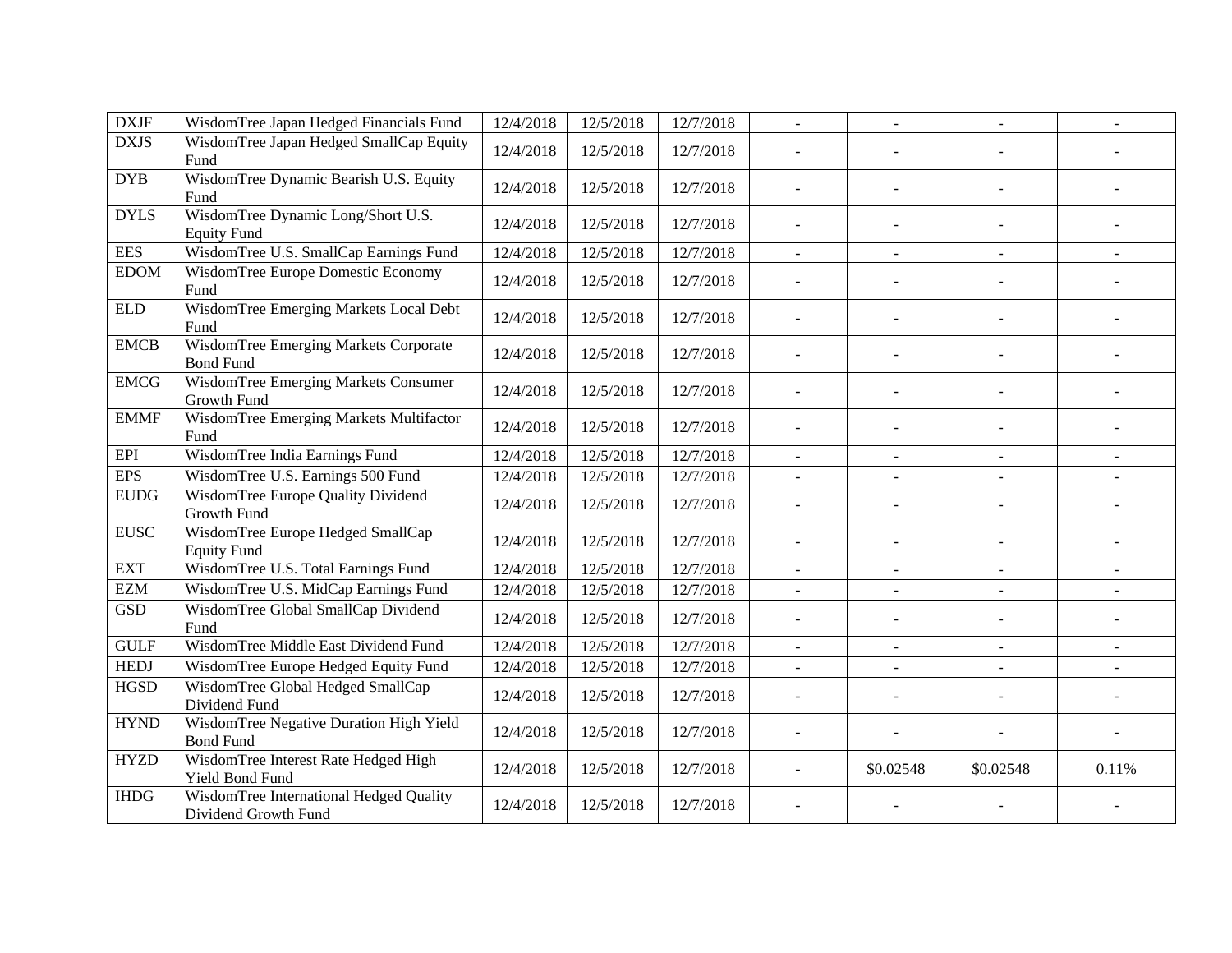| <b>IQDG</b> | WisdomTree International Quality Dividend<br><b>Growth Fund</b>          | 12/4/2018 | 12/5/2018 | 12/7/2018 |                |                |                |                |
|-------------|--------------------------------------------------------------------------|-----------|-----------|-----------|----------------|----------------|----------------|----------------|
| <b>JHDG</b> | WisdomTree Japan Hedged Quality Dividend<br>Growth Fund                  | 12/4/2018 | 12/5/2018 | 12/7/2018 |                |                |                |                |
| <b>NTSX</b> | WisdomTree 90/60 U.S. Balanced Fund                                      | 12/4/2018 | 12/5/2018 | 12/7/2018 | $\sim$         |                |                |                |
| <b>PUTW</b> | WisdomTree CBOE S&P 500 PutWrite<br><b>Strategy Fund</b>                 | 12/4/2018 | 12/5/2018 | 12/7/2018 | \$0.55841      | \$0.83758      | \$1.39599      | 4.75%          |
| <b>QSY</b>  | WisdomTree U.S. Quality Shareholder Yield<br>Fund                        | 12/4/2018 | 12/5/2018 | 12/7/2018 |                |                |                |                |
| <b>RPUT</b> | WisdomTree CBOE Russell 2000 PutWrite<br><b>Strategy Fund</b>            | 12/4/2018 | 12/5/2018 | 12/7/2018 | \$1.49423      | \$2.24121      | \$3.73544      | 15.30%         |
| <b>SFHY</b> | WisdomTree Fundamental U.S. Short-Term<br>High Yield Corporate Bond Fund | 12/4/2018 | 12/5/2018 | 12/7/2018 |                |                |                |                |
| <b>SFIG</b> | WisdomTree Fundamental U.S. Short-Term<br>Corporate Bond Fund            | 12/4/2018 | 12/5/2018 | 12/7/2018 |                |                |                |                |
| <b>SHAG</b> | WisdomTree Yield Enhanced U.S. Short-<br>Term Aggregate Bond Fund        | 12/4/2018 | 12/5/2018 | 12/7/2018 |                |                |                |                |
| <b>USDU</b> | WisdomTree Bloomberg U.S. Dollar Bullish<br>Fund                         | 12/4/2018 | 12/5/2018 | 12/7/2018 |                |                |                |                |
| <b>USMF</b> | WisdomTree U.S. Multifactor Fund                                         | 12/4/2018 | 12/5/2018 | 12/7/2018 | $\blacksquare$ | $\omega$       | $\blacksquare$ | $\blacksquare$ |
| <b>USFR</b> | WisdomTree Floating Rate Treasury Fund                                   | 12/4/2018 | 12/5/2018 | 12/7/2018 |                |                |                |                |
| <b>WBAL</b> | WisdomTree Balanced Income Fund                                          | 12/4/2018 | 12/5/2018 | 12/7/2018 | $\sim$         | $\blacksquare$ |                |                |
| <b>WCHN</b> | WisdomTree ICBCCS S&P China 500 Fund                                     | 12/4/2018 | 12/5/2018 | 12/7/2018 | $\blacksquare$ |                | $\blacksquare$ | $\overline{a}$ |
| <b>WFHY</b> | WisdomTree Fundamental U.S. High Yield<br>Corporate Bond Fund            | 12/4/2018 | 12/5/2018 | 12/7/2018 |                | \$0.03752      | \$0.03752      | 0.08%          |
| <b>WFIG</b> | WisdomTree Fundamental U.S. Corporate<br><b>Bond Fund</b>                | 12/4/2018 | 12/5/2018 | 12/7/2018 |                |                |                |                |
| <b>WTMF</b> | WisdomTree Managed Futures Strategy Fund                                 | 12/4/2018 | 12/5/2018 | 12/7/2018 | $\sim$         | $\sim$         | $\sim$         | $\overline{a}$ |
| <b>XMX</b>  | WisdomTree Global ex-Mexico Equity Fund                                  | 12/4/2018 | 12/5/2018 | 12/7/2018 |                |                |                |                |
| <b>XSOE</b> | WisdomTree Emerging Markets ex-State-<br><b>Owned Enterprises Fund</b>   | 12/4/2018 | 12/5/2018 | 12/7/2018 |                |                |                |                |

## **About WisdomTree**

WisdomTree Investments, Inc., through its subsidiaries in the U.S., Europe and Canada (collectively, "WisdomTree"), is an exchange-traded fund ("ETF") and exchange-traded product ("ETP") sponsor and asset manager headquartered in New York. WisdomTree offers products covering equities, fixed income, currencies, commodities and alternative strategies. WisdomTree currently has approximately \$56.7 billion in assets under management globally. For more information, please visit [www.wisdomtree.com](http://www.wisdomtree.com/) or follow us on Twitter [@WisdomTreeETFs.](https://twitter.com/WisdomTreeETFs)